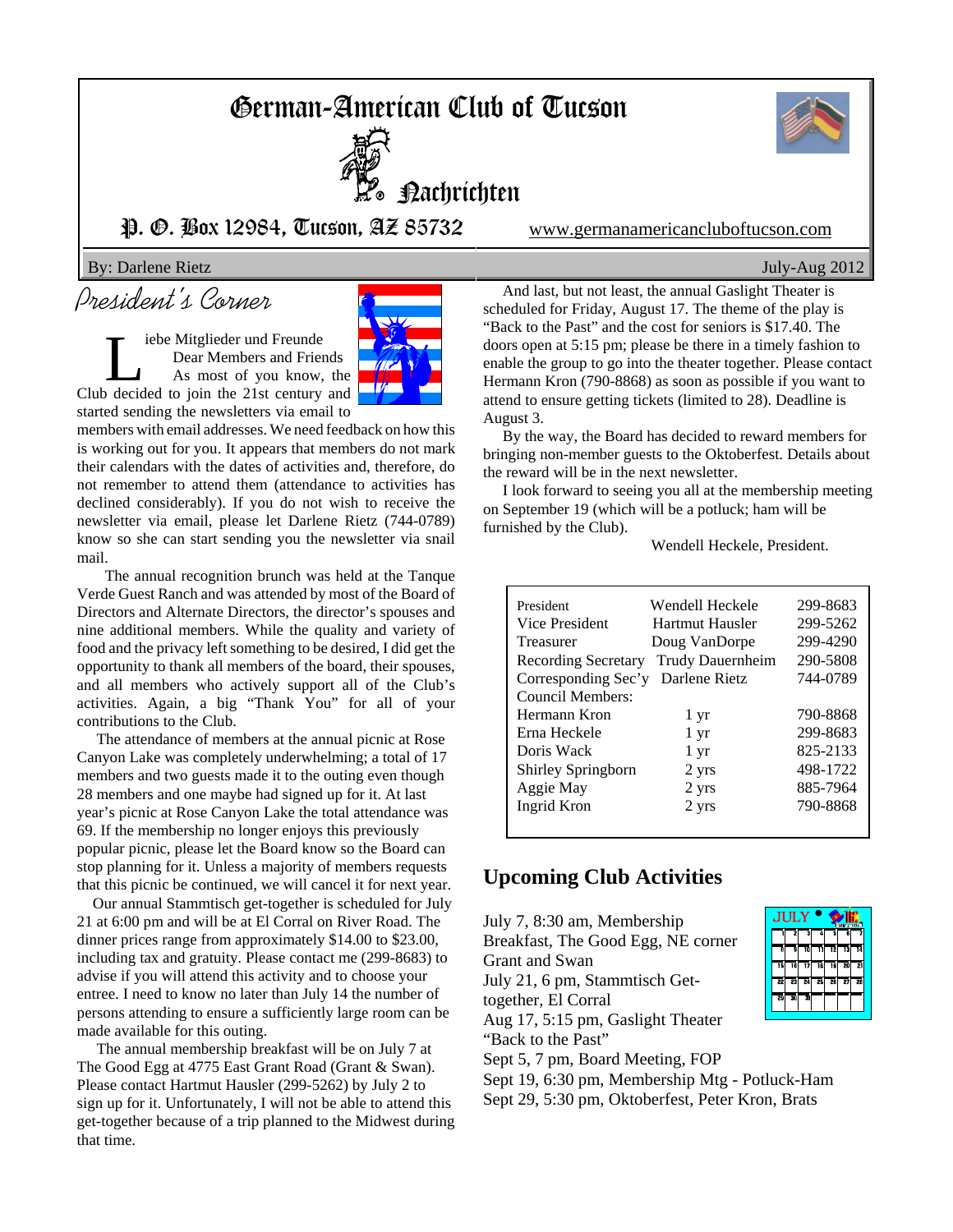## 2 By: Darlene Rietz July-Aug 2012

Congratulations to members celebrating a birthday in **July**

| Hermann Kron      | 03 |
|-------------------|----|
| Don Vogel         | 07 |
| Calvin Sheets     | 11 |
| Loretta Unger     | 13 |
| Aggie May         | 18 |
| Carl Russell      | 18 |
| Tiffany Wedemeyer | 20 |
| Richard Hoppe     | 21 |
| Helga Russell     | 23 |
|                   |    |

Also congratulations to those members celebrating birthdays in **August**

| Luise Hastings    | 03 |
|-------------------|----|
| Jean Brett        | 11 |
| Mike Bevz         | 17 |
| Louis Dauernheim  | 19 |
| Heinrich Kling    | 20 |
| Don Amsden        | 21 |
| Ingrid Van Dorpe  | 21 |
| Helga Ortlinghaus | 25 |
| Helmut Kron       | 25 |
| Traudl Hall       | 26 |
|                   |    |



# Gaslight Theater

Hermann Kron has reserved 28 spaces at the Gaslight Theatre

for Friday, August 17 for the 6 pm show. The production is *Back to the Past*. The price is \$17.40 per person. Reservations must be paid for by August 3. Please contact Hermann at 790-8868 if you wish to go.

Get well wishes to **Louis Dauernheim** and **Carl Unger.** Also to **Heidy Fuhs**, who is having knee surgery on July 9 We are thinking of you during your health concerns.

### CONFUCIUS DID **NOT** SAY...

- Man who leaps off cliff jumps to conclusion.
- War does not determine who is right; it determines who is left.
- Man who drives like hell is bound to get there.
- Man who live in glass house should change clothes in basement.
- Man who fish in other man's well often catch crabs.
- Man who wants pretty nurse must be patient.
- Passionate kiss, like spider web, leads to undoing of fly.
- Man who eats many prunes get good run for money. Submitted by Inge Lesko

This is one recipe for which we all have the ingredients around the house. It goes well as an entree, main course, dessert, or just something to nibble on. Maybe we can just whip it up and serve it at one of our next membership meetings. Erna Heckele

RECIPE FOR FRIENDSHIP (originally submitted by Traudl Hall way back in the August 2001 Newsletter)

First assemble one group of people in assorted sizes, shapes and personalities.

Measure accurately: 1 cup friendly words, 1 cup courtesy and patience, 2 heaping cups of understanding.

Sift carefully to remove all malice and ego. Add the following: A dash of wit and humor....A pinch of warm personality....A handful of forgiveness.